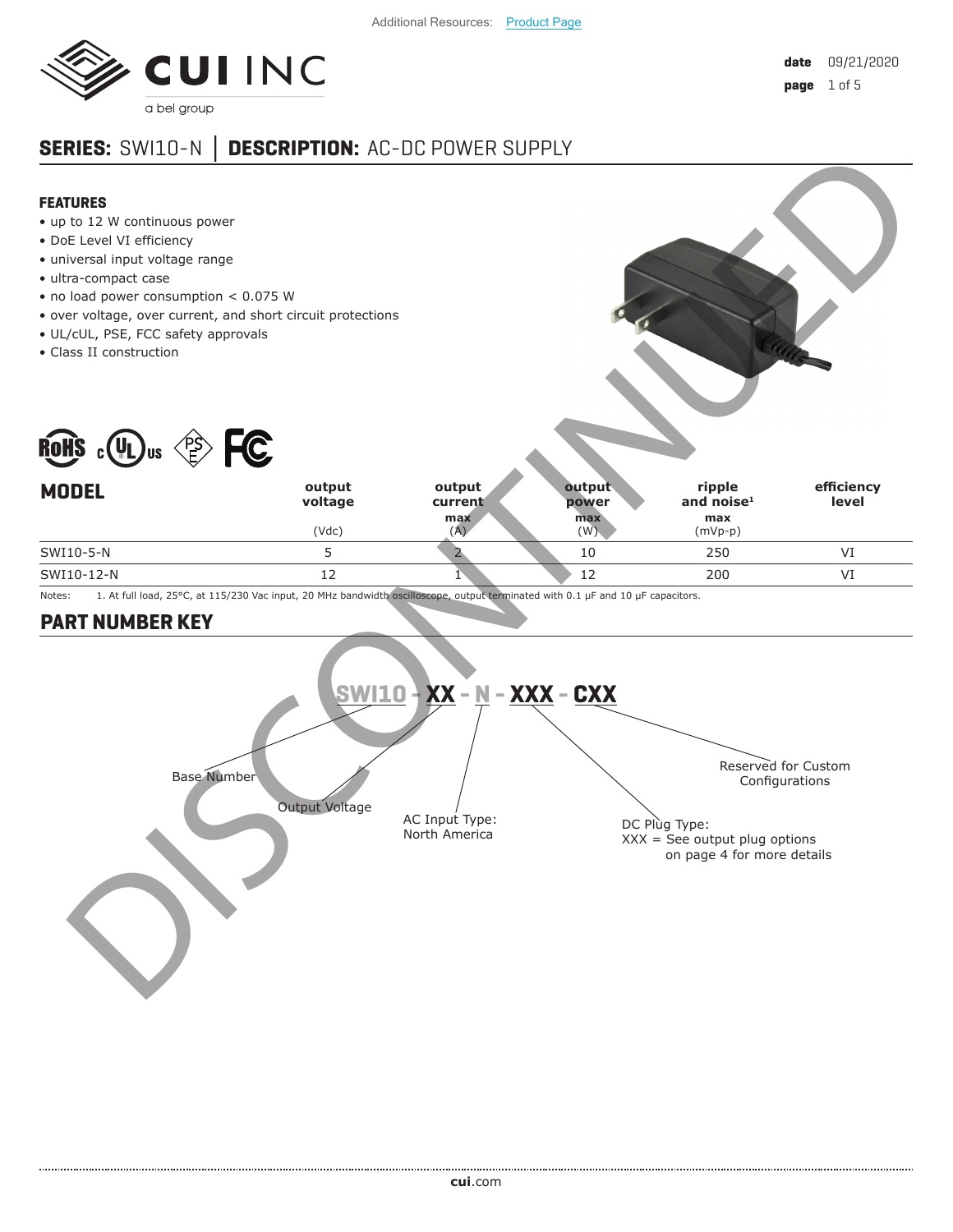## **INPUT**

| parameter                                                           | conditions/description                                                       | min    | typ            | max        | units              |
|---------------------------------------------------------------------|------------------------------------------------------------------------------|--------|----------------|------------|--------------------|
| voltage                                                             |                                                                              | 90     |                | 264        | Vac                |
| frequency                                                           |                                                                              | 47     |                | 63         | Hz                 |
| current                                                             | at nominal input voltage                                                     |        |                | 0.5        | Α                  |
| leakage current                                                     | at nominal input voltage & frequency                                         |        |                | 0.25       | mA                 |
| no load power consumption                                           | at 115/230 Vac                                                               |        |                | 0.075      | W                  |
| <b>OUTPUT</b>                                                       |                                                                              |        |                |            |                    |
| parameter                                                           | conditions/description                                                       | min    | typ            | max        | units              |
| regulation                                                          |                                                                              |        | ±5             |            | $\frac{0}{0}$      |
| start-up time                                                       | at nominal input voltage                                                     |        |                | 3          | s                  |
| rise time                                                           | at nominal input voltage                                                     |        |                | 100        | ms                 |
| <b>PROTECTIONS</b>                                                  |                                                                              |        |                |            |                    |
| parameter                                                           | conditions/description                                                       | min    | typ            | max        | units              |
| over voltage protection                                             | 5 Vdc output model<br>12 Vdc output model                                    |        |                | 12<br>25   | Vdc<br>Vdc         |
| over current protection                                             | output shut down, auto recovery<br>5 Vdc output model<br>12 Vdc output model |        |                | 4.5<br>2.5 | Α<br>Α             |
| short circuit protection                                            |                                                                              |        |                |            |                    |
| <b>SAFETY &amp; COMPLIANCE</b>                                      |                                                                              |        |                |            |                    |
| parameter                                                           | conditions/description                                                       | min    | typ            | max        | units              |
| isolation voltage                                                   | input to output at 10 mA for 1 minute                                        |        | 3,000<br>4,242 |            | Vac<br>Vdc         |
| safety approvals                                                    | UL/cUL, PSE                                                                  |        |                |            |                    |
| EMI/EMC                                                             | FCC Part 15B Class B                                                         |        |                |            |                    |
| MTBF                                                                | as per Telcordia SR-332 (Issue 2), at 115/230 Vac,<br>full load, 0°C~40°C    | 50,000 |                |            | hours              |
| <b>RoHS</b>                                                         | 2011/65/EU                                                                   |        |                |            |                    |
| <b>ENVIRONMENTAL</b>                                                |                                                                              |        |                |            |                    |
| parameter                                                           | conditions/description                                                       | min    | typ            | max        | units              |
|                                                                     |                                                                              | 0      |                | 40         | $\circ \mathsf{C}$ |
|                                                                     |                                                                              |        |                |            |                    |
|                                                                     |                                                                              | $-20$  |                | 70         | $\circ$ C          |
| operating temperature.<br>storage temperature<br>operating humidity | non-condensing                                                               | 20     |                | 85         | $\frac{0}{0}$      |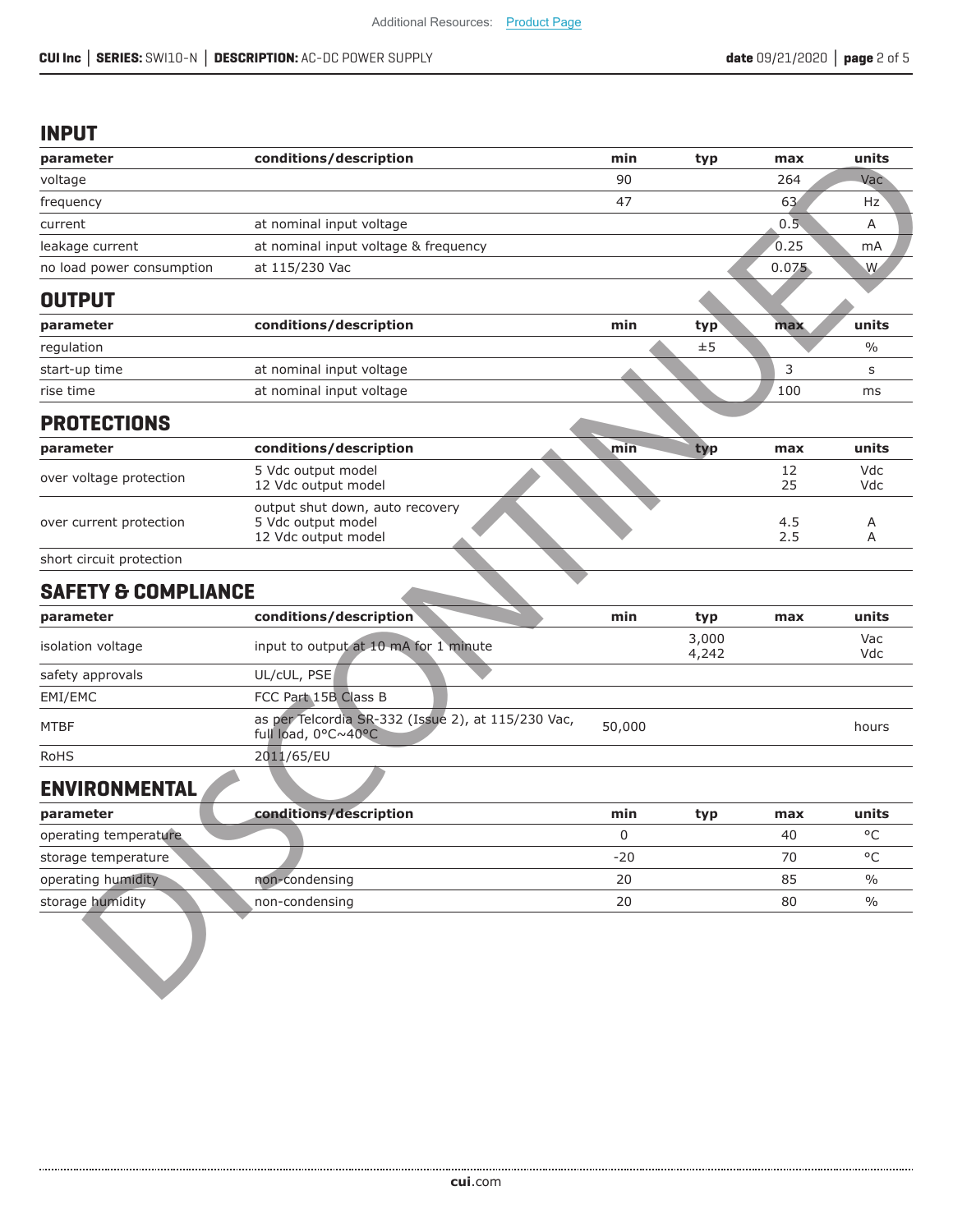## **MECHANICAL**

| -------------             |                        |            |                   |     |             |
|---------------------------|------------------------|------------|-------------------|-----|-------------|
| parameter                 | conditions/description | min        | typ               | max | units       |
| dimensions                | 69 x 28.8 x 57.3       |            |                   |     | mm          |
| inlet plug                | North America, 2-pin   |            |                   |     |             |
| weight                    |                        |            | 90                |     | $\mathsf g$ |
| <b>MECHANICAL DRAWING</b> |                        |            |                   |     |             |
|                           |                        |            |                   |     |             |
| units: mm                 |                        |            |                   |     |             |
|                           |                        |            | $-28.80 \pm 1.00$ |     |             |
|                           | $-57.30 \pm 1$         |            |                   |     |             |
|                           |                        |            |                   |     |             |
|                           | ᆍ                      |            |                   |     |             |
|                           | $\overline{a}$<br>▬    |            |                   |     |             |
|                           |                        |            |                   |     |             |
|                           | $\frac{1}{2}$          | 19.00±1.00 |                   |     |             |
|                           |                        |            |                   |     |             |
|                           |                        |            |                   |     |             |
| 3.0                       | <u>. Www.rh</u>        |            |                   |     |             |
|                           |                        |            |                   |     |             |
|                           |                        |            |                   |     |             |
|                           |                        |            |                   |     |             |
|                           |                        |            |                   |     |             |
|                           |                        |            |                   |     |             |
|                           |                        |            |                   |     |             |
|                           |                        |            |                   |     |             |
|                           |                        |            |                   |     |             |
|                           |                        |            |                   |     |             |
|                           |                        |            |                   |     |             |
|                           |                        |            |                   |     |             |
|                           |                        |            |                   |     |             |
|                           |                        |            |                   |     |             |
| <b>DC CORD</b>            |                        |            |                   |     |             |
| units: mm                 |                        |            |                   |     |             |
|                           |                        |            |                   |     |             |
|                           |                        |            |                   |     |             |
|                           | -cord length-          |            |                   |     |             |
|                           |                        |            |                   |     |             |
|                           |                        |            |                   |     |             |
|                           | 珊                      |            | <b>SHIFTE</b>     |     |             |
|                           |                        |            |                   |     |             |

#### **Table 1**

| MODEL NO.  | <b>CABLE</b>   | <b>CORD LENGTH</b> |
|------------|----------------|--------------------|
| SWI10-5-N  | UL2468, 20 AWG | 1,500 mm $\pm$ 50  |
| SWI10-12-N | UL2468, 22 AWG | 1,500 mm $\pm$ 50  |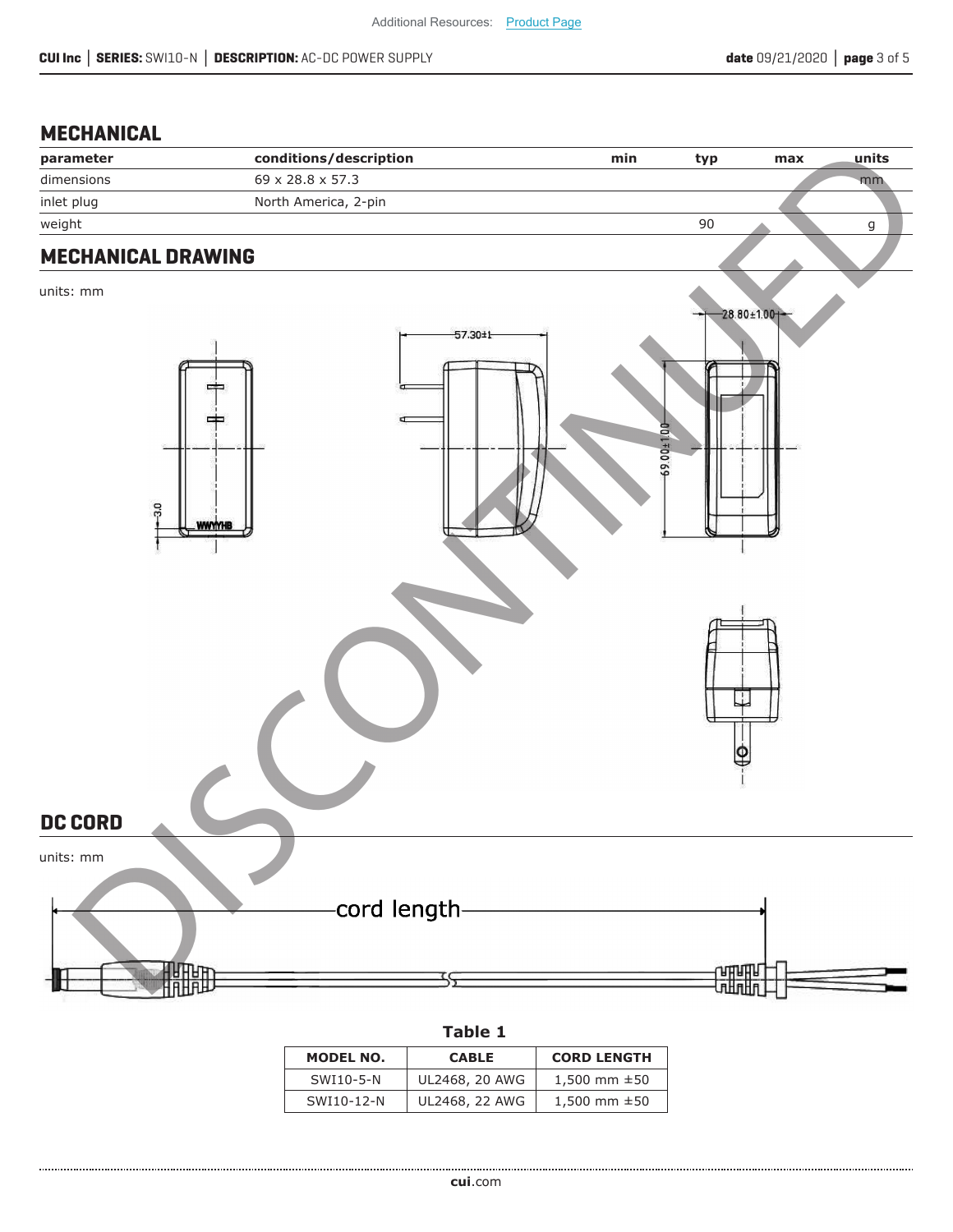### **DC PLUG TYPE PART NUMBER KEY**